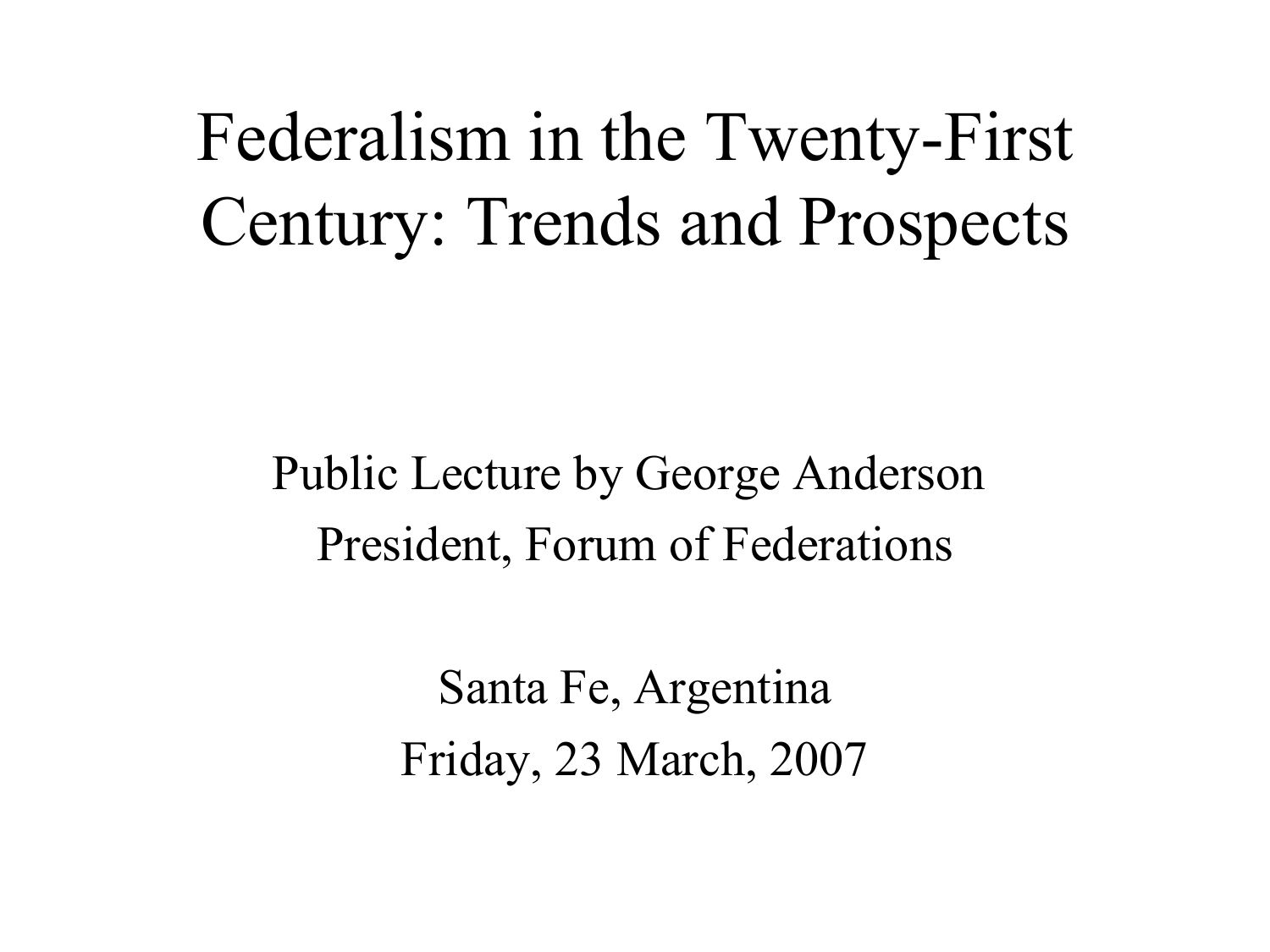# What is federalism?

- Two orders of government (central/regional) each with independent powers
- Constitutionally created—not creature of other order (vs. unitary or confederal)
- Arbitration mechanism for constitution, usually a court
- <u>Democratic</u>: goes with divided power, rule of law
- Special federal protections: upper house; amendment formula; court composition; language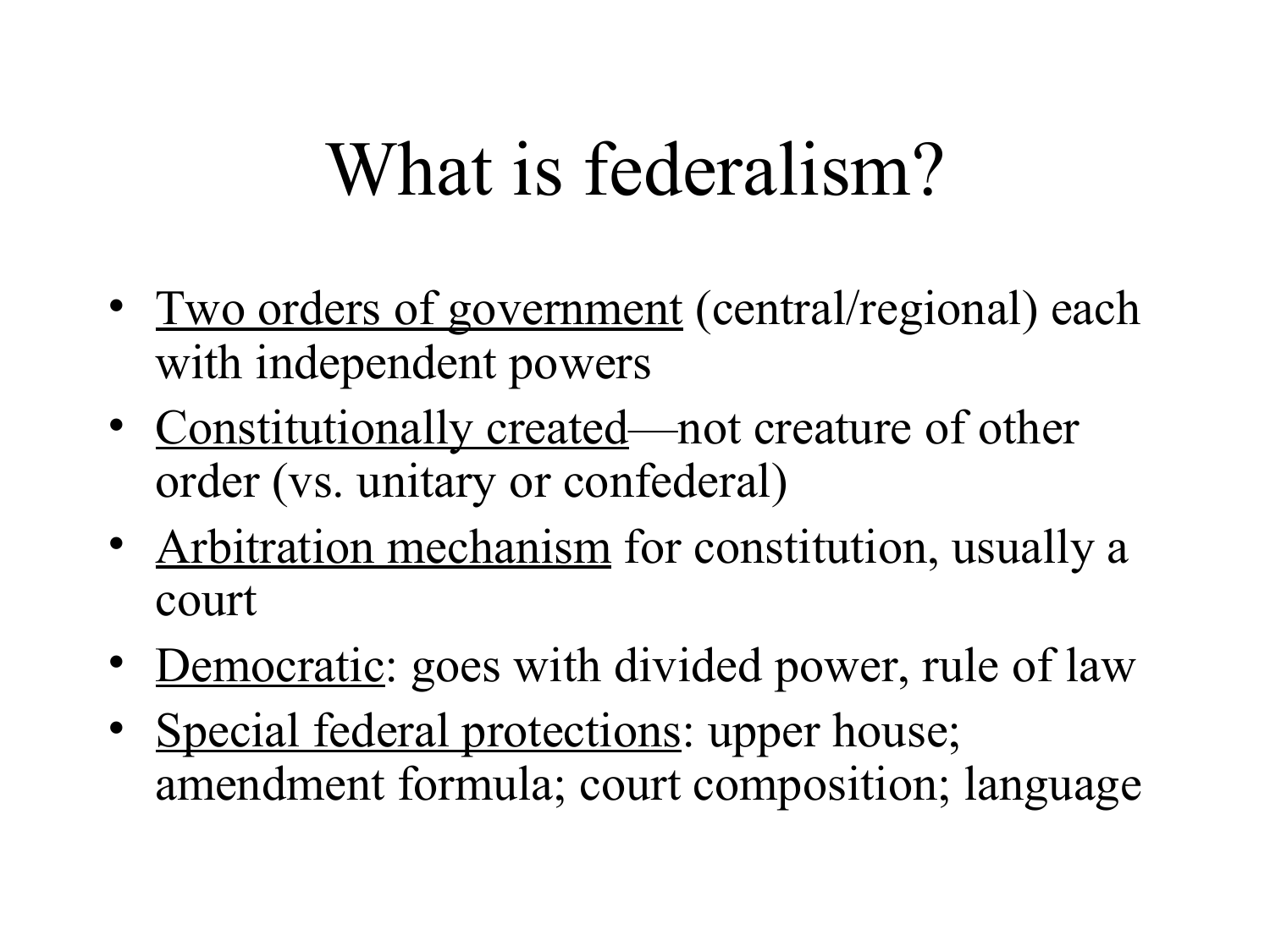# Variety of federations: societies

- 25 in world and 40% of population
- All democracies with very large populations or territories
- Some small countries with great social diversity: language, ethnicity, religion, regions
- High, middle and low income countries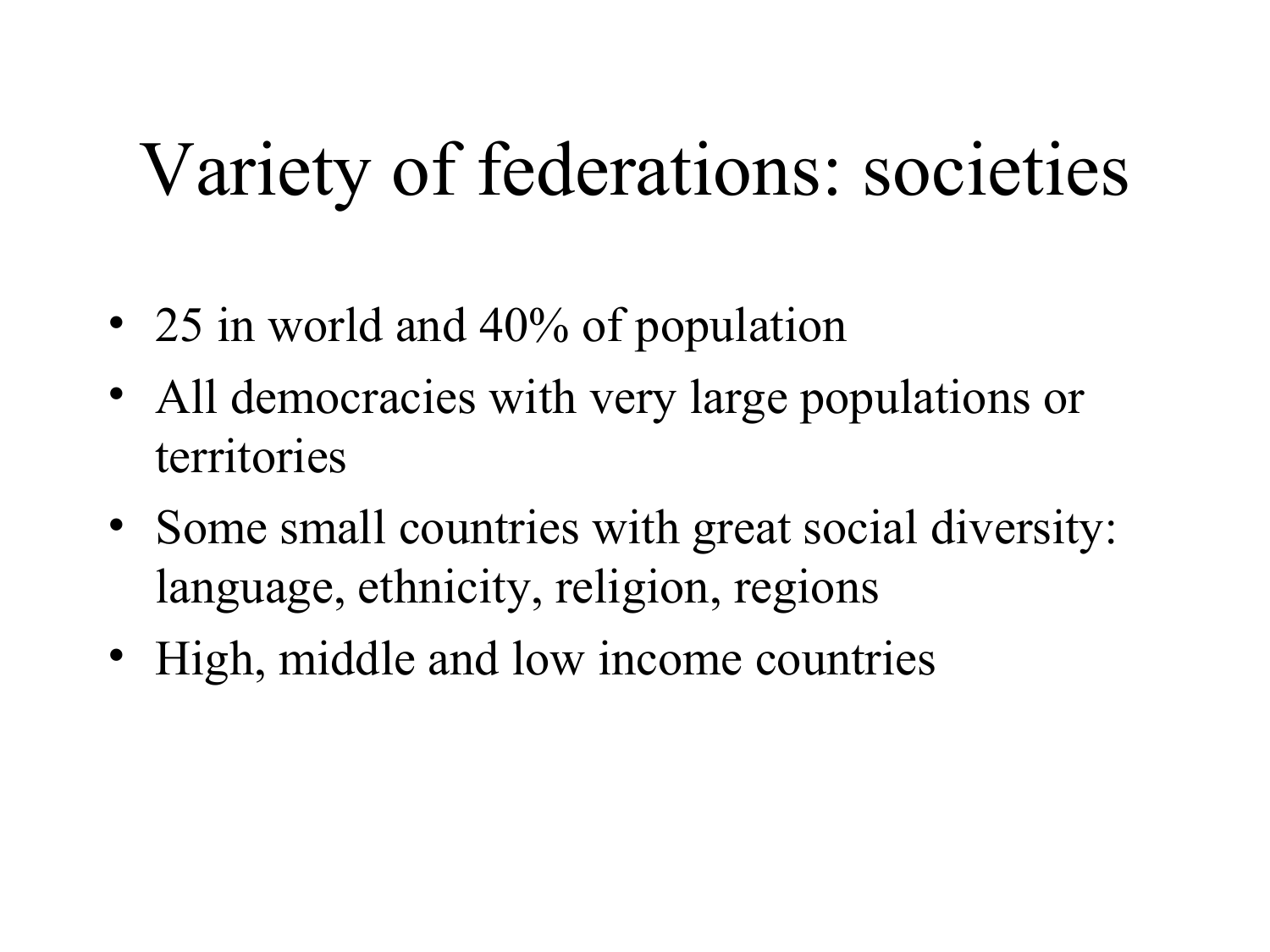# Variety of federations: institutions

- Legislative-executive arrangements:
	- Parliamentary
	- Presidential
	- Mixed
- Upper houses:
	- directly-indirectly elected
	- powers
- Electoral and party systems
- Protections of minority rights
- Distribution of powers
- Fiscal sharing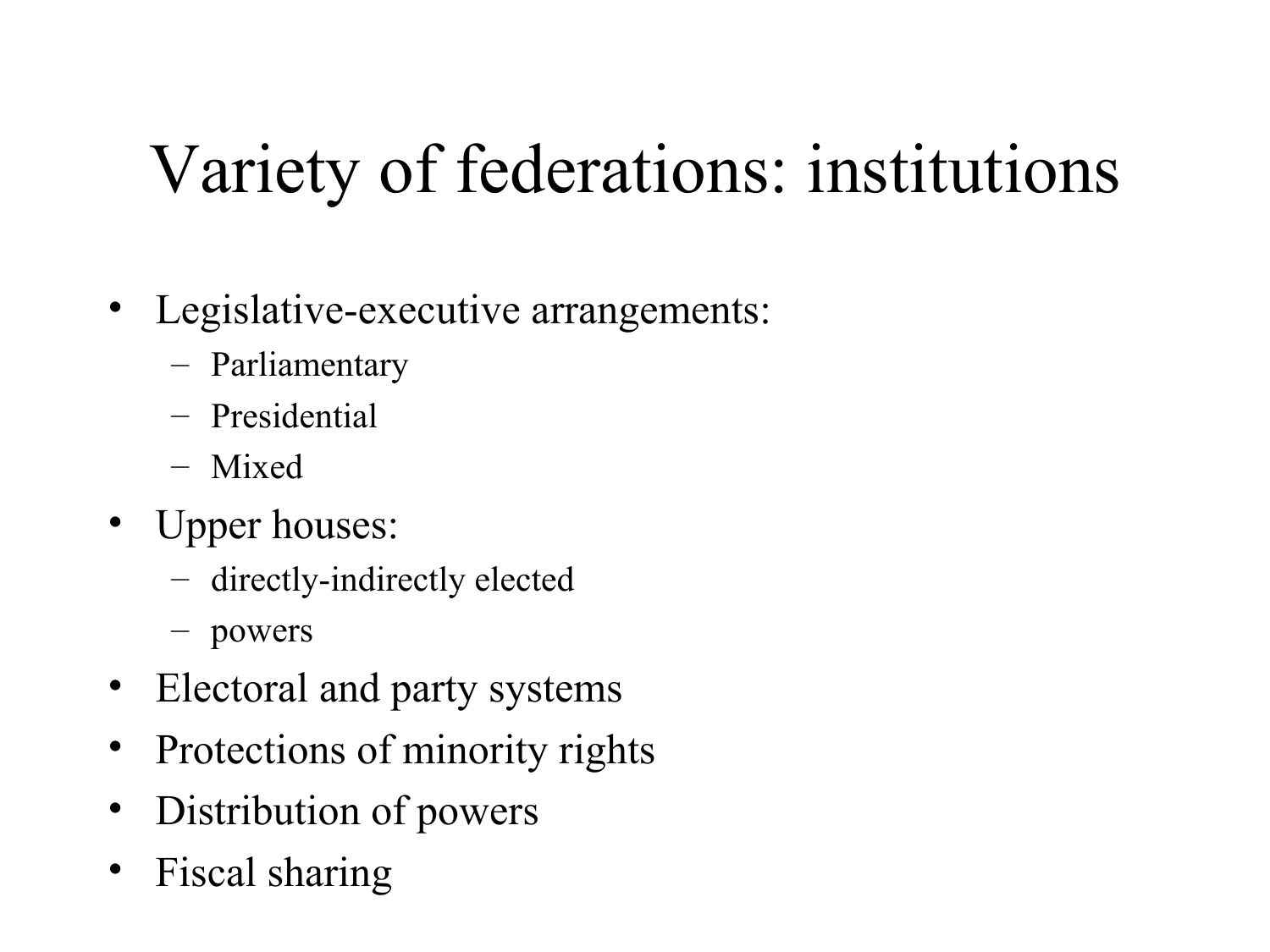# Politics and Language

- Not all 25 federations always meet all elements of definition
- Experts sometimes disagree
- In some countries 'federal' carries negative political baggage: South Africa, Spain, Indonesia —even India
- Issue is not use of word 'federal', but value of 'tool kit' of federal techniques
- Every country must find its own formula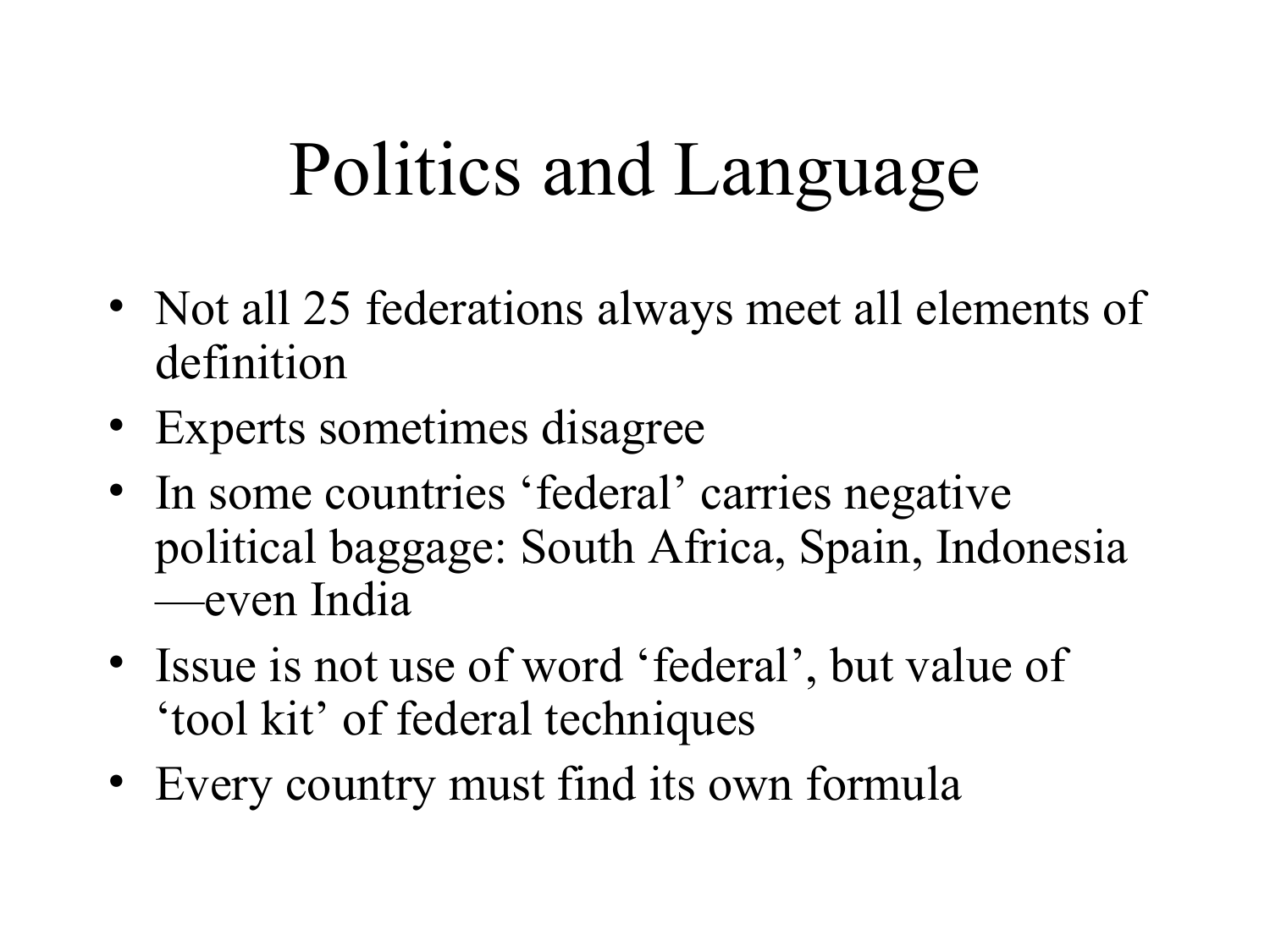### Classic Federations

- United States (1780)
- Switzerland (1848)
- Canada (1867)
- Australia (1901)
- Germany (1871-1918) (1948)
- Austria (1918-1933) (1945)
- All are now well established and successful but three broke down at some point in their history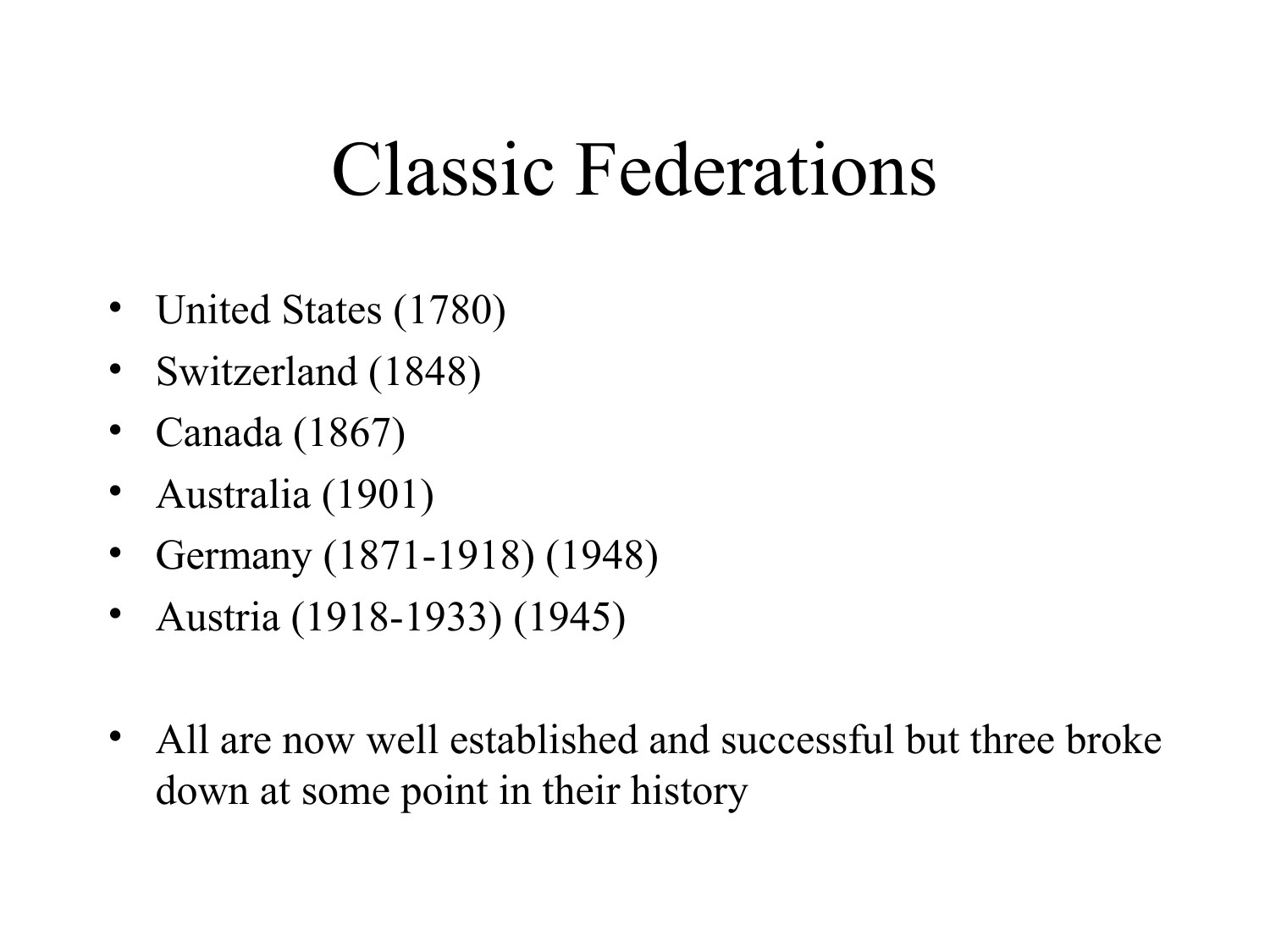## Latin American Federations

- Venezuela (1811)
- Mexico (1824)
- Argentina (1853)
- Brazil (1891)
- History of military rule and major constitutional rewrites
- Transition to democracy in late twentieth century
	- All but Venezuela now quite stable democracies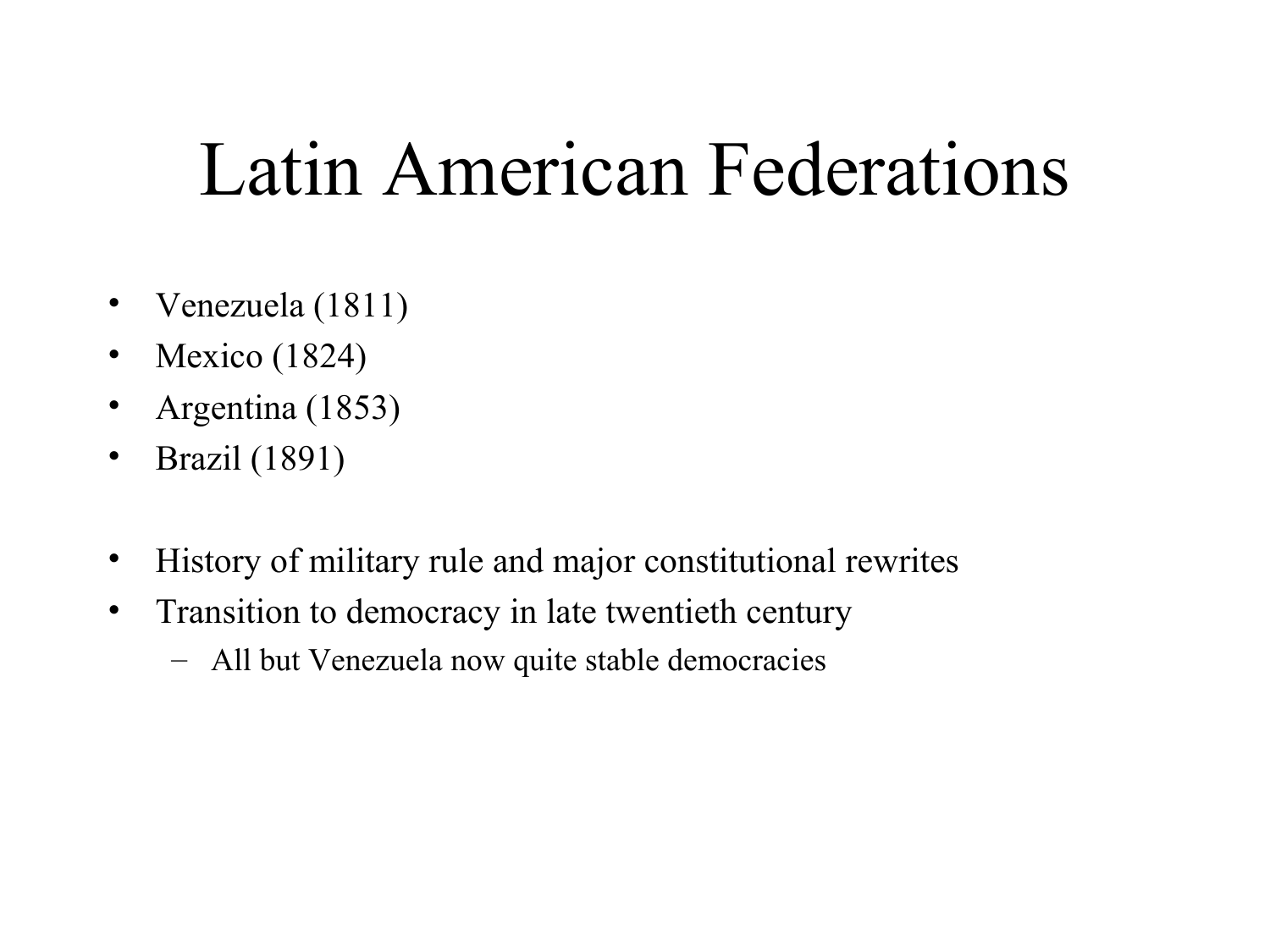# Post-Colonial Federations

#### • Continuing:

- India (1950)
- Malaysia (1948 and 1963) (lost Singapore)
- Nigeria (1954)
- Pakistan (1956) (lost Bangladesh)
- Failed
- West Indies (1958)
- Indochina (1945-7)
- French West Africa and Mali (1959)
- Indonesia (1945-9)
- Uganda
- Central African Federation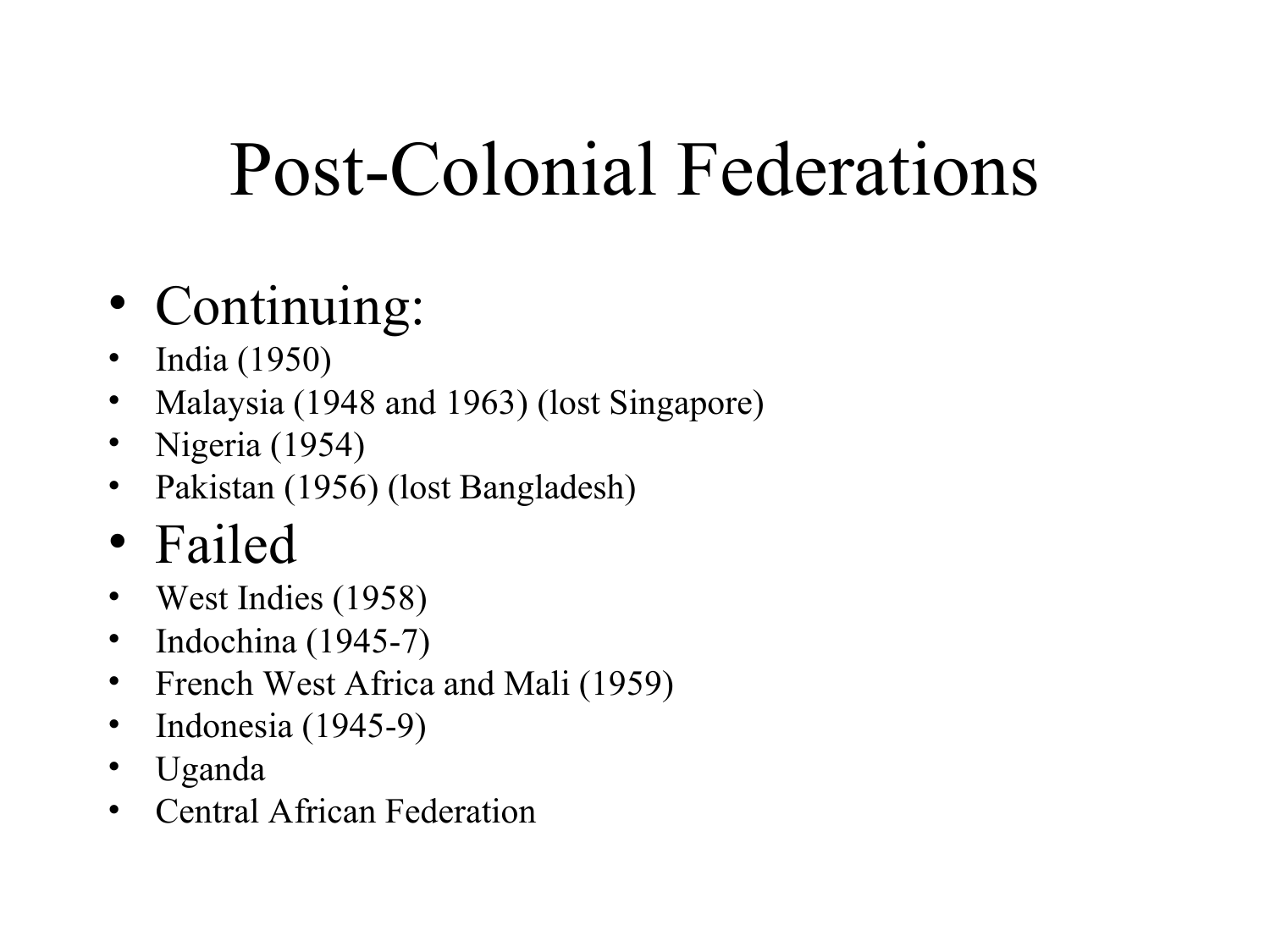### New Wave of Federalism

- Post-Soviet federations
- Federations emerging from unitary regimes
- European Union
- Post-conflict situations

• Mixed picture regarding prospects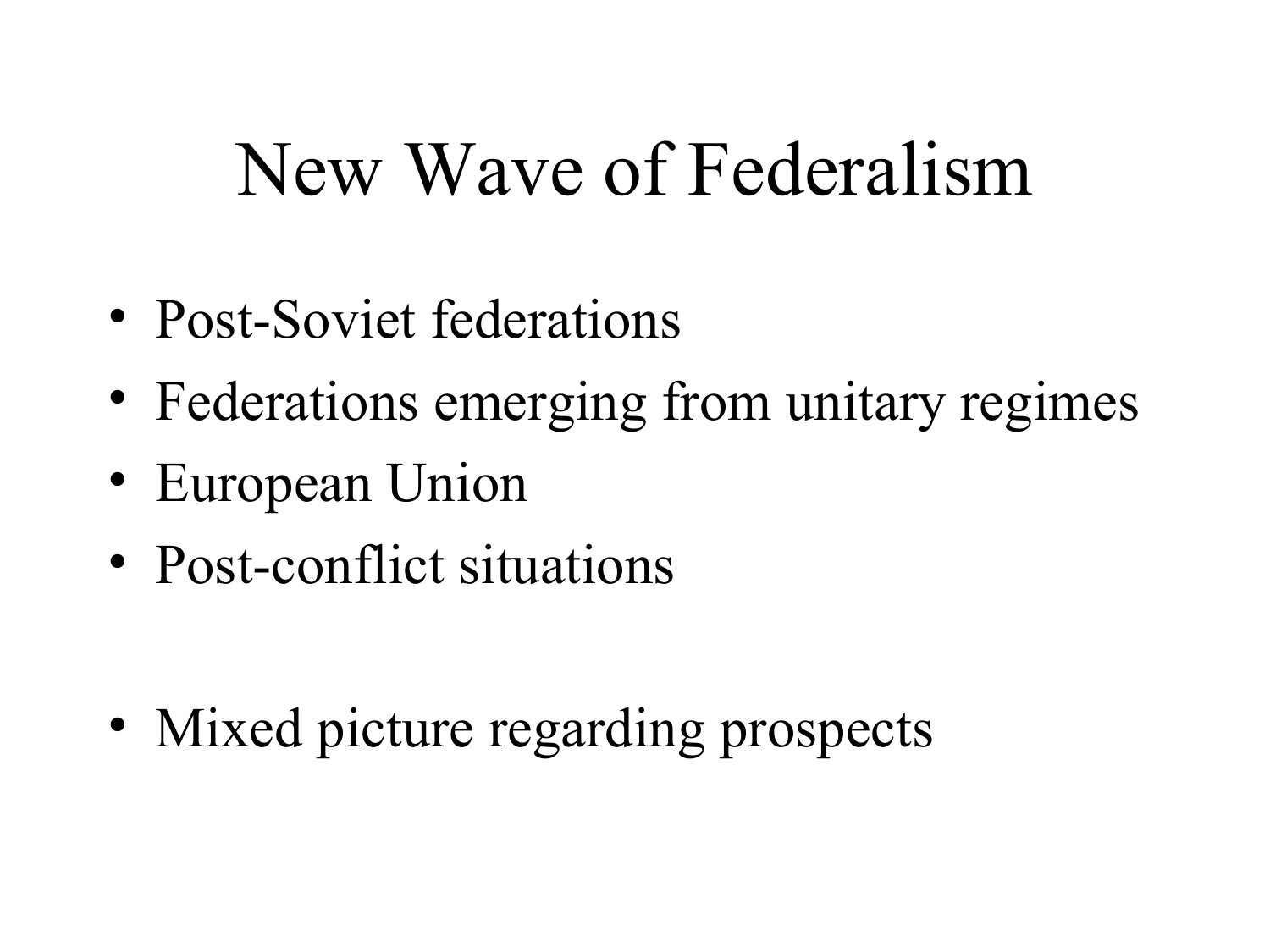#### Federalism and the ex- Soviet Bloc

- Soviet Union, Yugoslavia and Czechoslovakia were nominal, not real, federations. Power was always centralized in the party and courts not independent.
- They did not survive the transition to democracy
- However, Russia, which was half the Soviet Union held together as a federation. Though Putin has moved to centralize, still a federation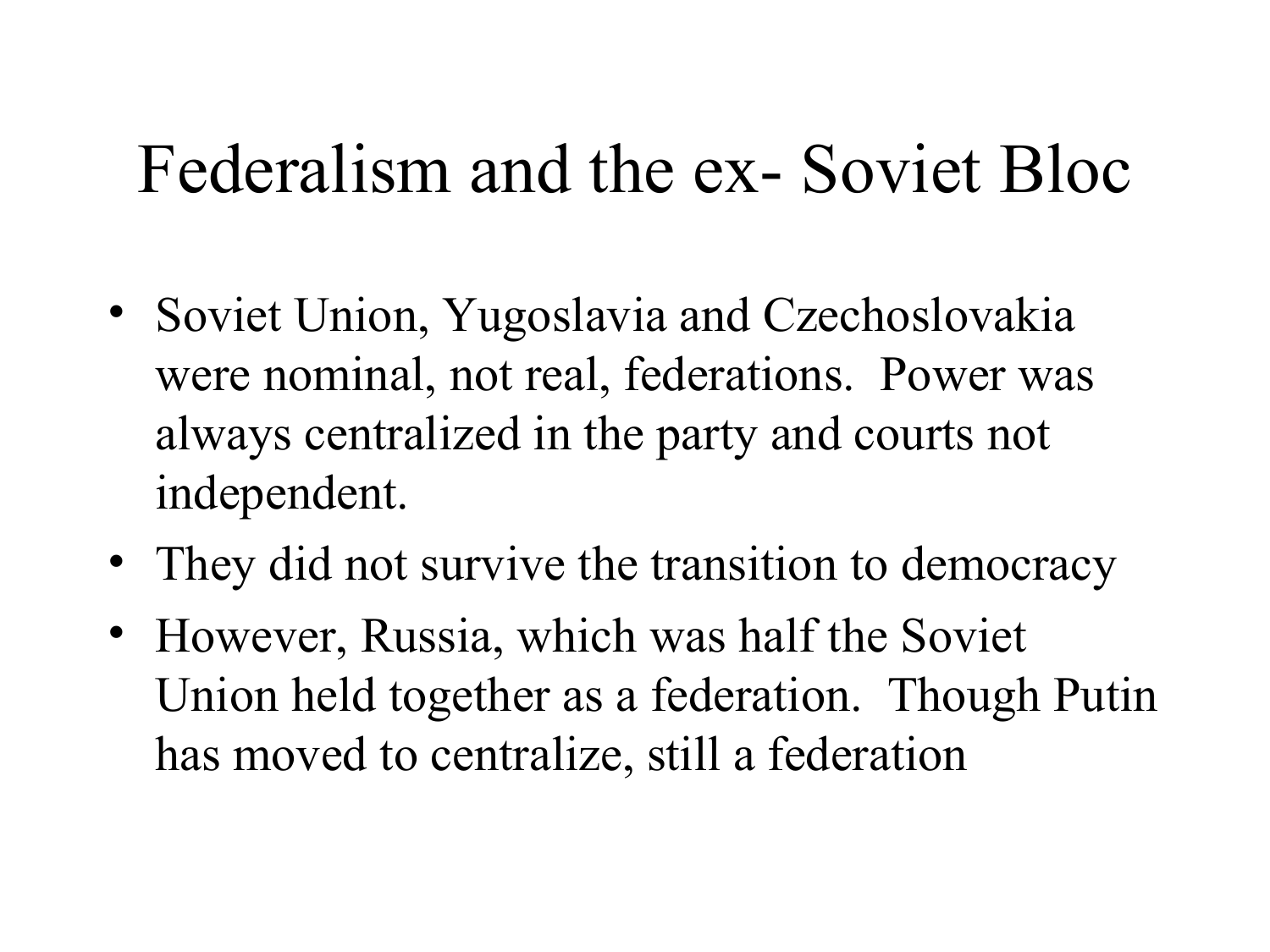# New federations emerging peacefully from unitary systems

#### Established

- Belgium
- Spain
- South Africa
- United Kingdom?

#### Potential

- Philippines
- Indonesia
- Italy
- Bolivia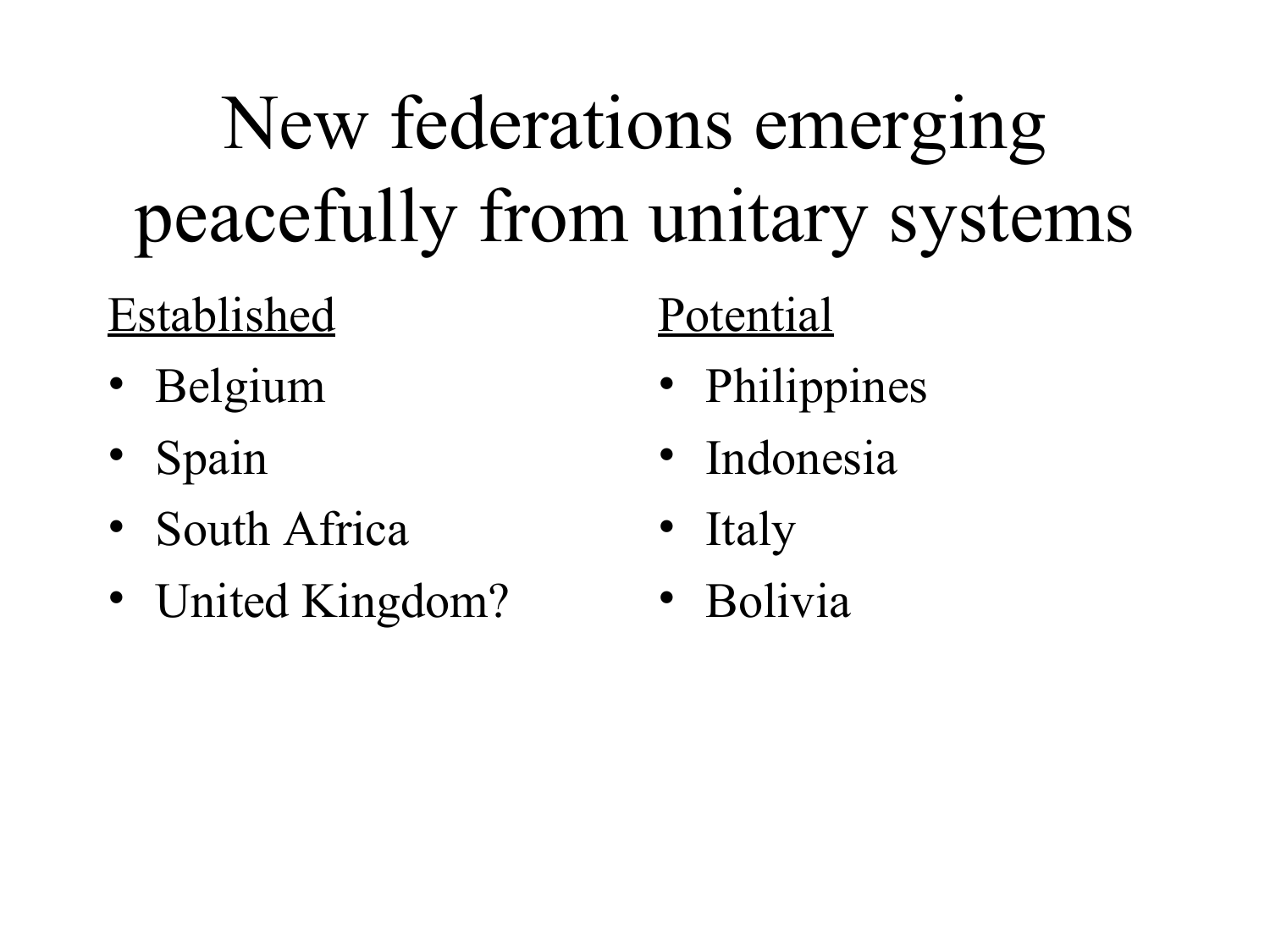# The European Union

- Unique regim
	- Federal: Parliament, Court
	- Confederal: Council of Ministers
- Central motivation was to bring peace to Europe but now much broader
- Started from different functional focus than most federations: economic, not defence and foreign policy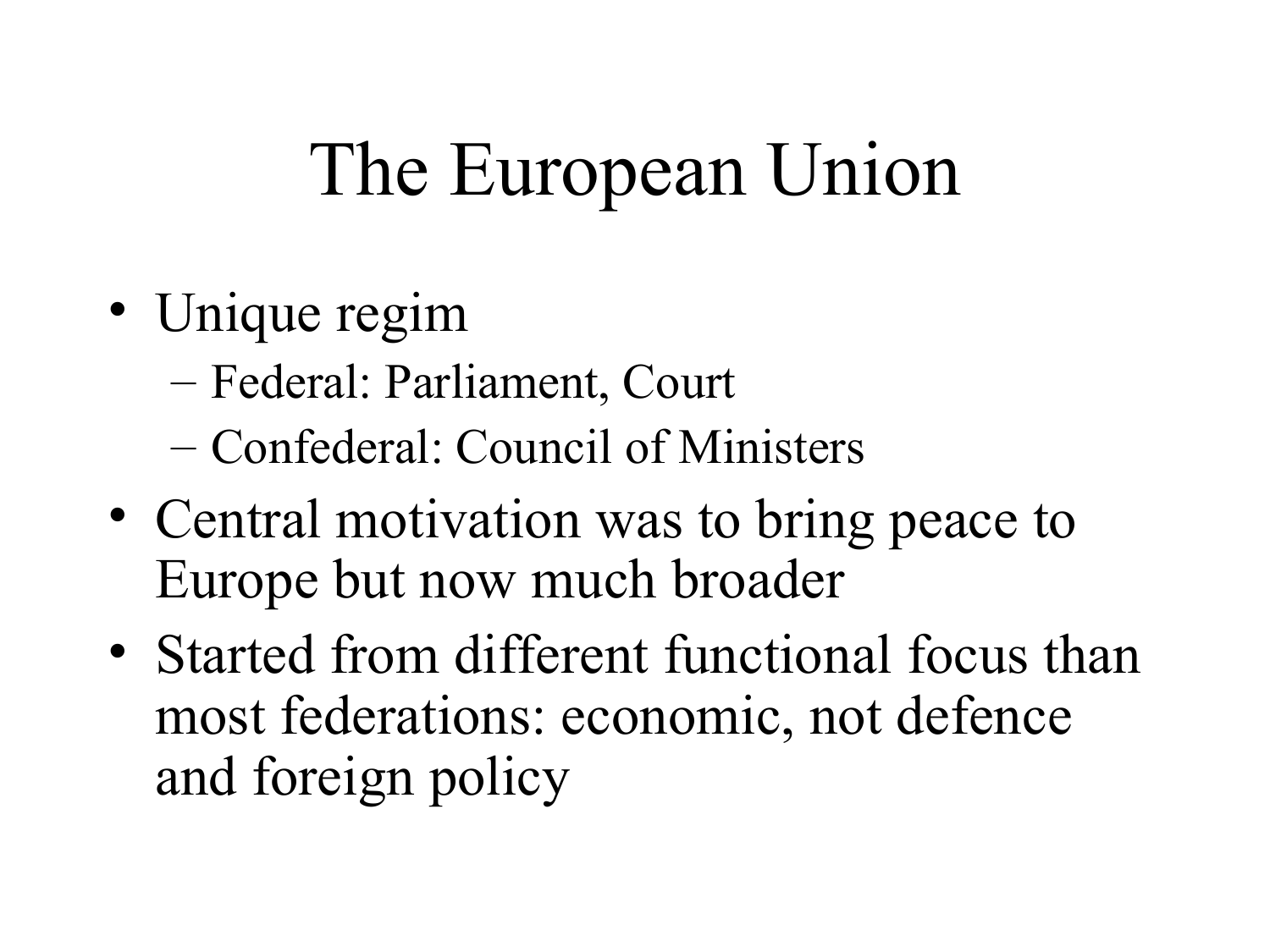# New federations emerging from post-conflict situations

#### Established

- Bosnia
- Ethiopia
- Iraq
- Sudan
- South Africa

#### Potential

- Sri Lanka
- Somalia
- Congo
- Cyprus
- Nepal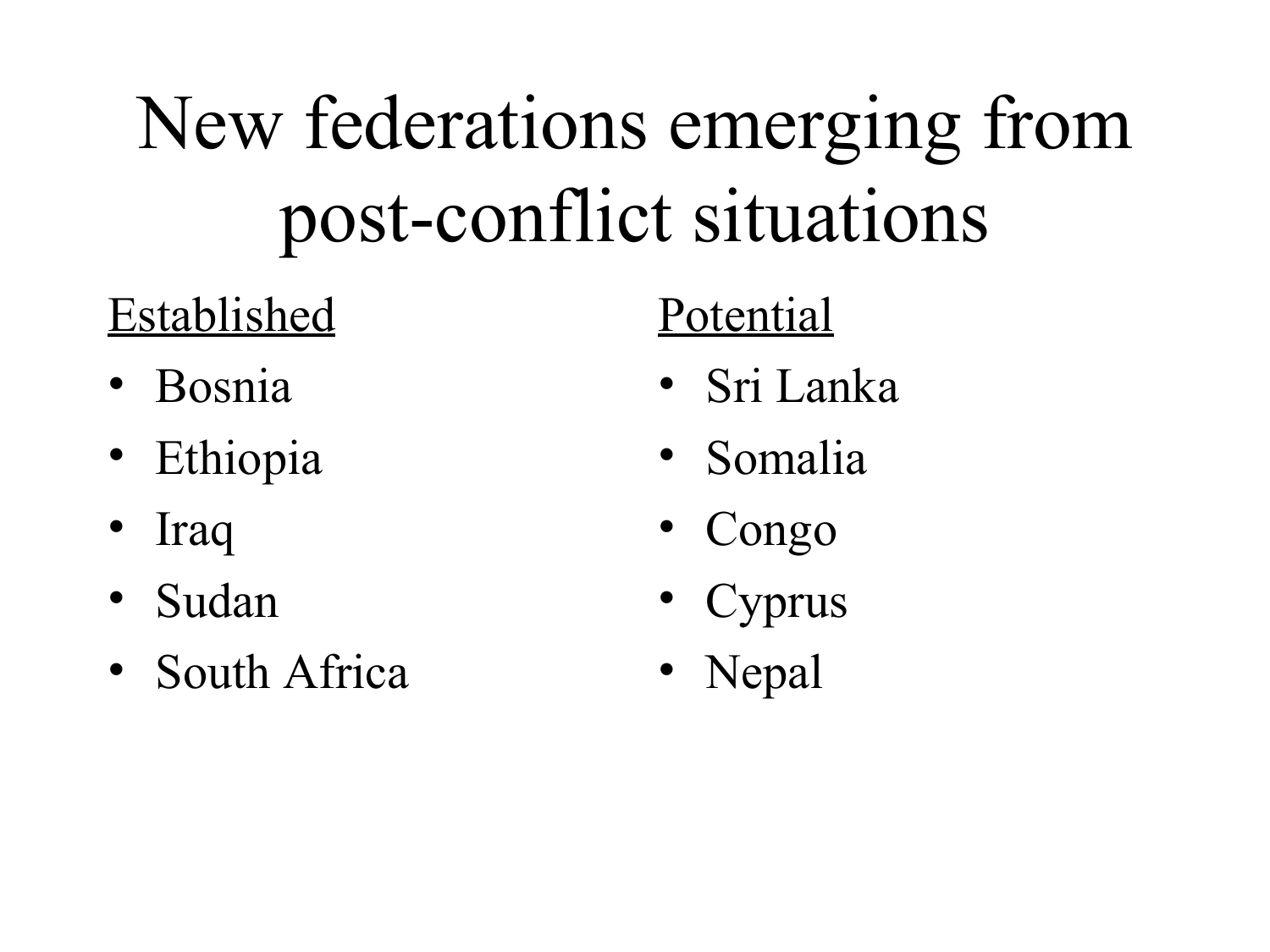### Bosnia

- Federal regime imposed by Dayton accord
- Very small country
- Elaborate mechanisms for protecting three communities at centre: not functional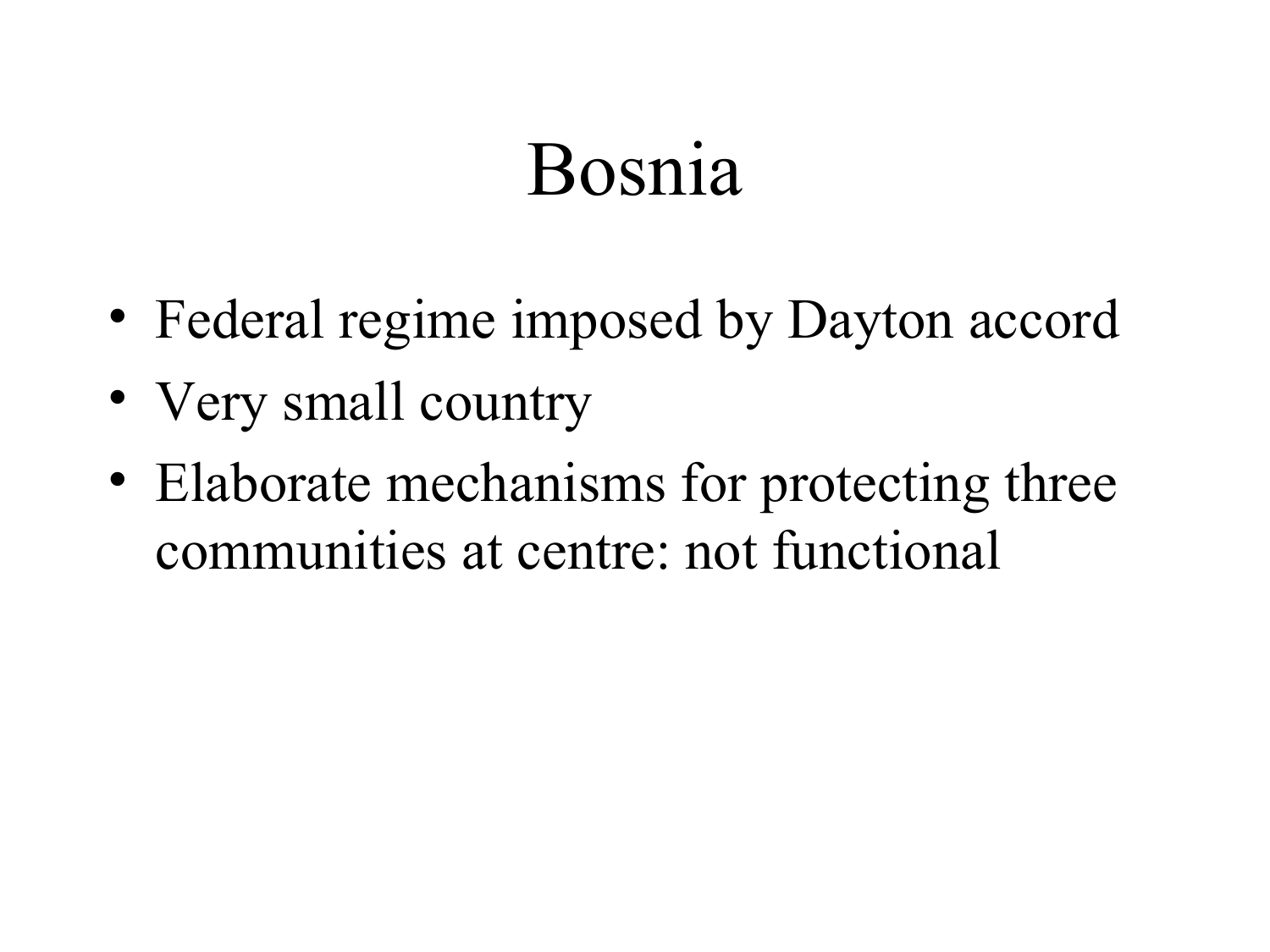# Ethiopia

- Federal regime emerged from victorious revolution—liberation armies based in different regions
- Highly diverse society, undeveloped politics
- Significant push to develop regional structures and politics
- Still one party in control at both levels, but party competition becoming more active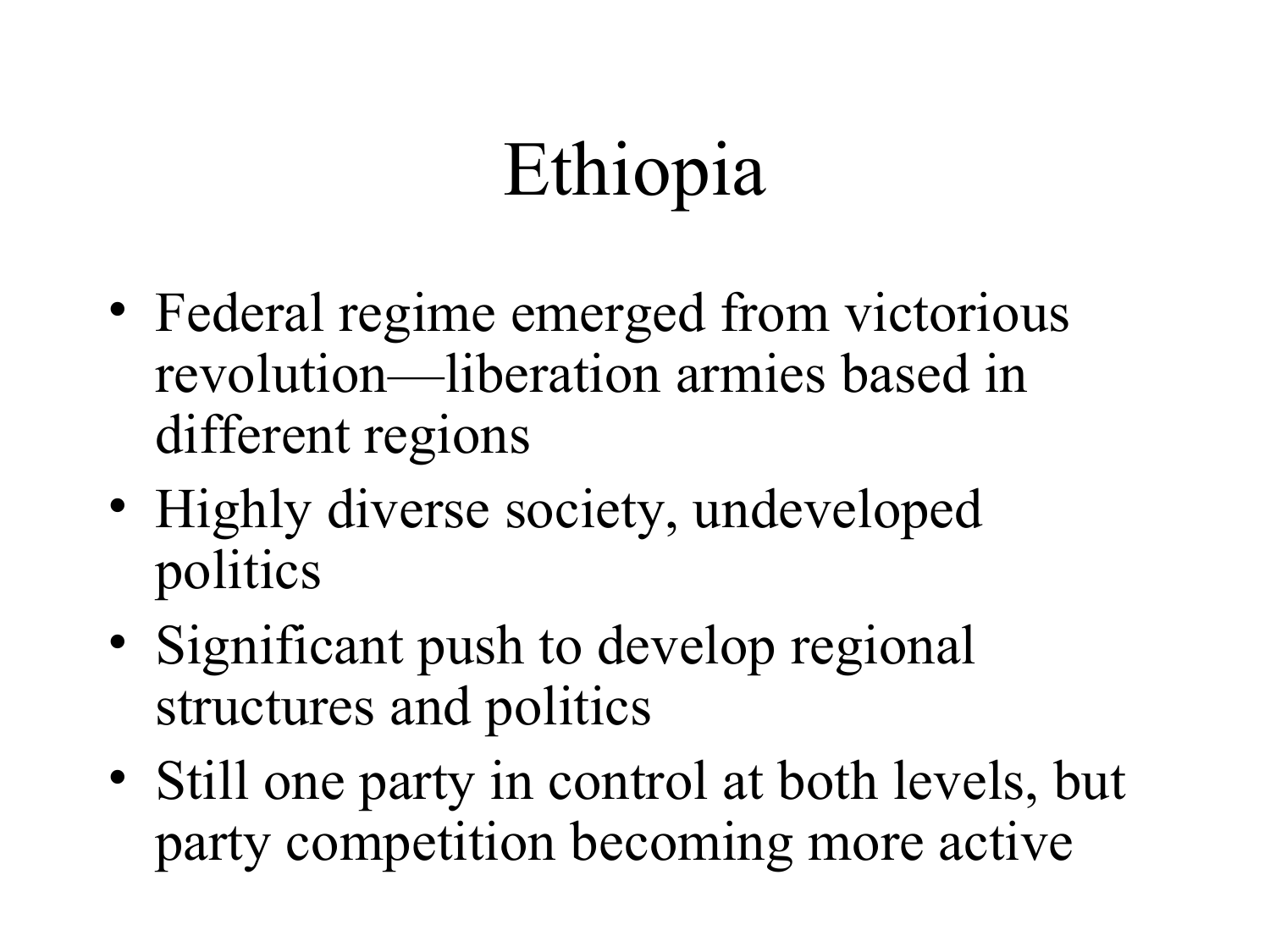# Iraq

- Federalism only solution acceptable to Kurds
- Highly decentralized design but not yet implemented. Many unresolved issues
- Oil dependent state
- Emergence of sectarian politics
- An asymmetric model?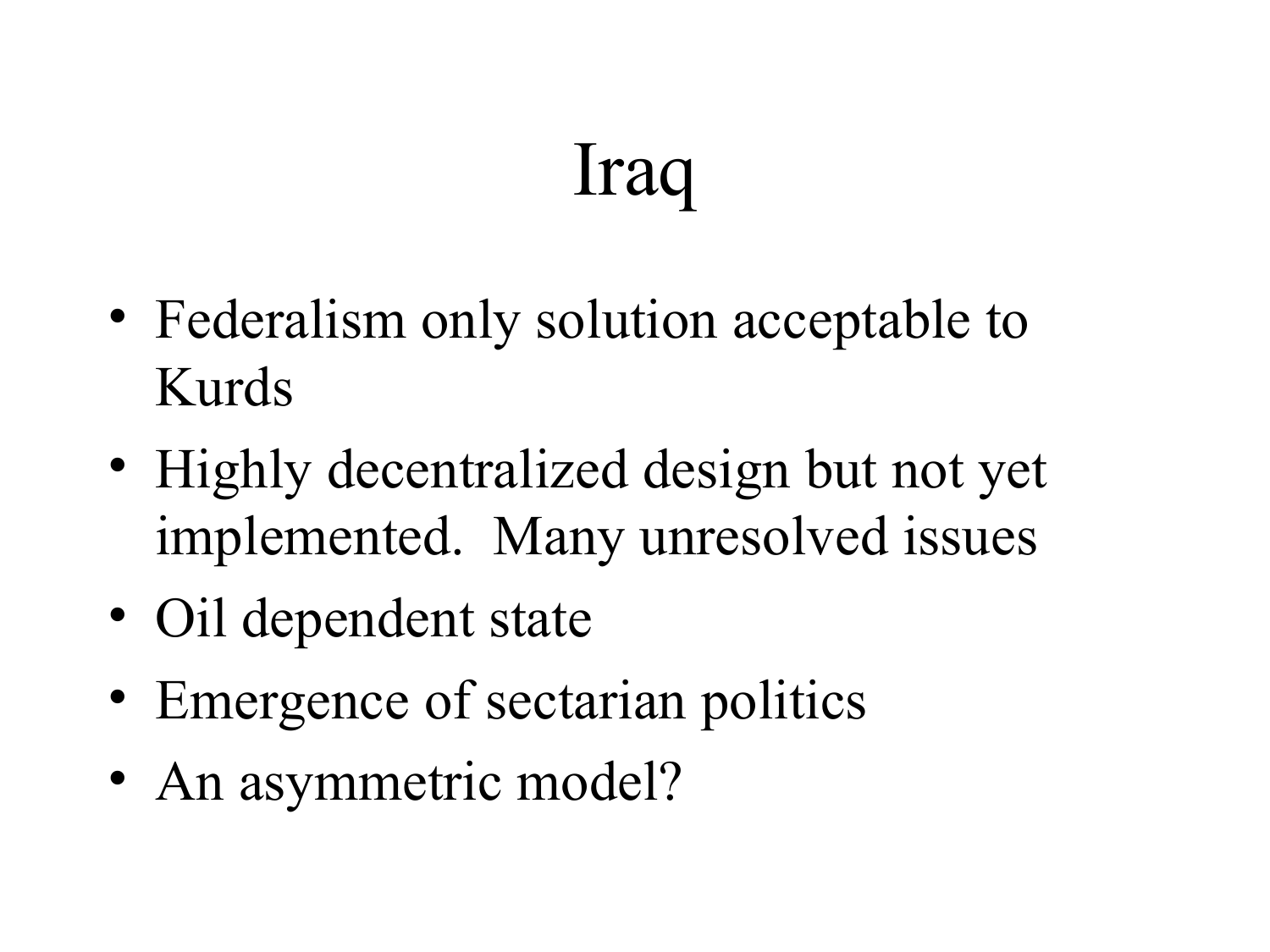# Sudan

- Federal solution central to Comprehensive Peace Agreement
- Special features:
	- Government of national unity
	- Eventual referendum on southern independence
	- South Sudan as federation within federation
	- Oil revenue sharing
- Transitional period before elections
- Unresolved problems of Darfur and North-east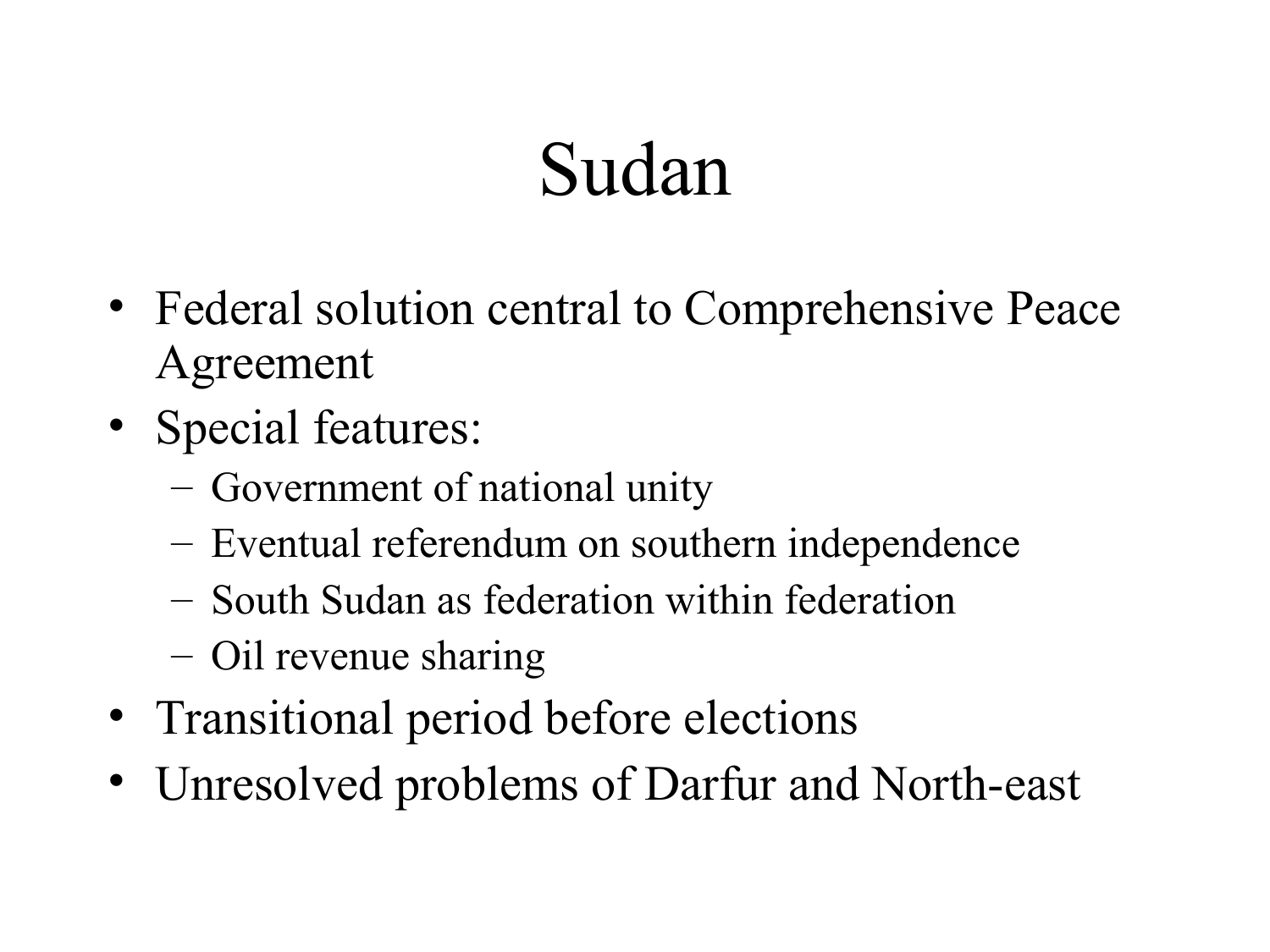## South Africa

- African National Congress traditionally opposed federalism
- But agreed:
	- Inkatha
	- Europeans
	- Asians
- Needed to create provinces
- Successful transition to democracy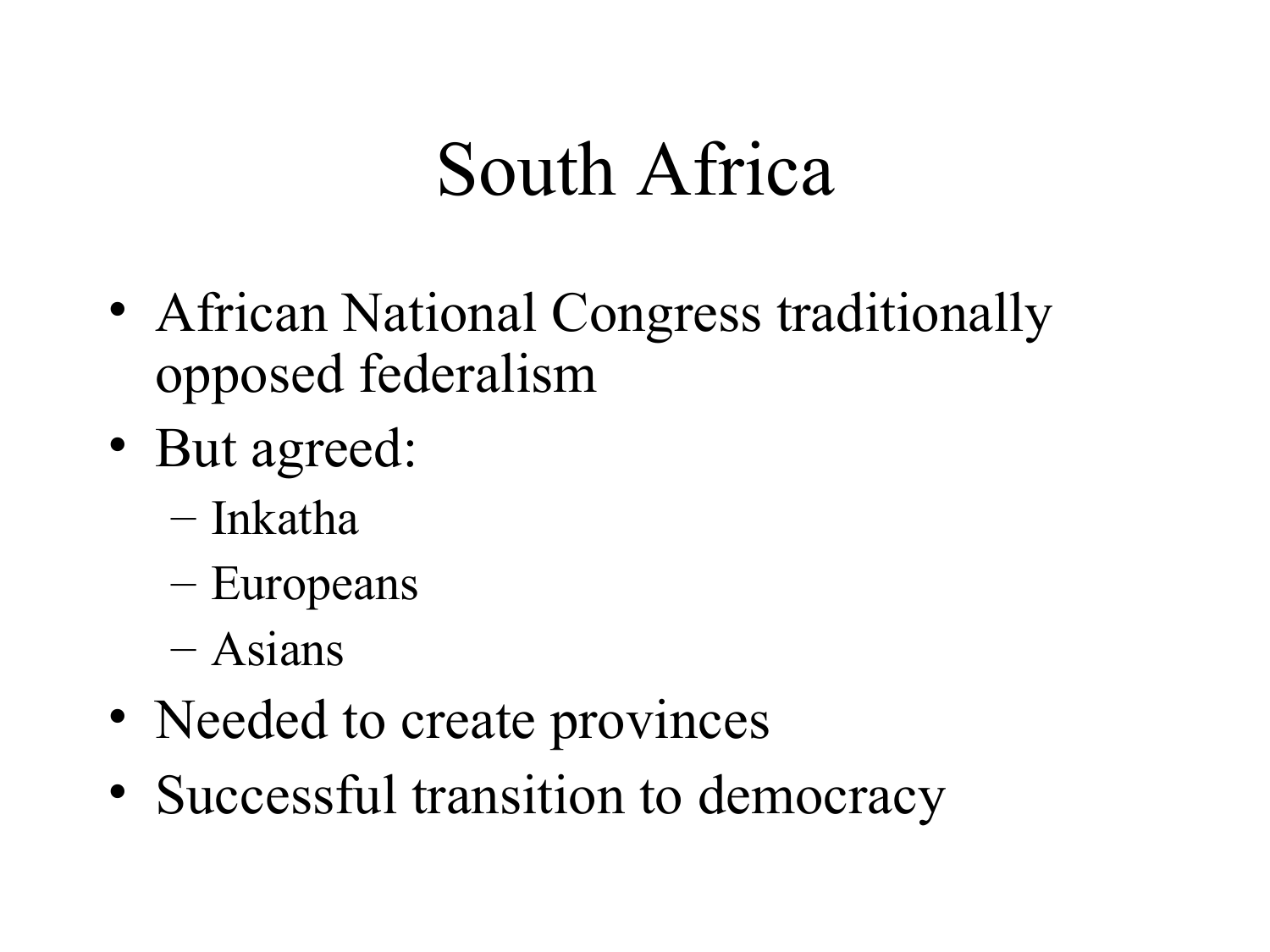# Innovations in New Federations

- Territorial and cultural federalism: Belgian model
- Asymmetry:
	- Spanish separate treaties with autonomous communities
	- UK: Scotland, Wales, Northern Ireland
	- Sudan: federation within a federation
- Constitution-making:
	- Reconciliation and constitution-making in South Africa
- Federalism at the centre
	- 50-50 Cabinet, 'alarm bells' in Belgium
	- Mixed executive in Iraq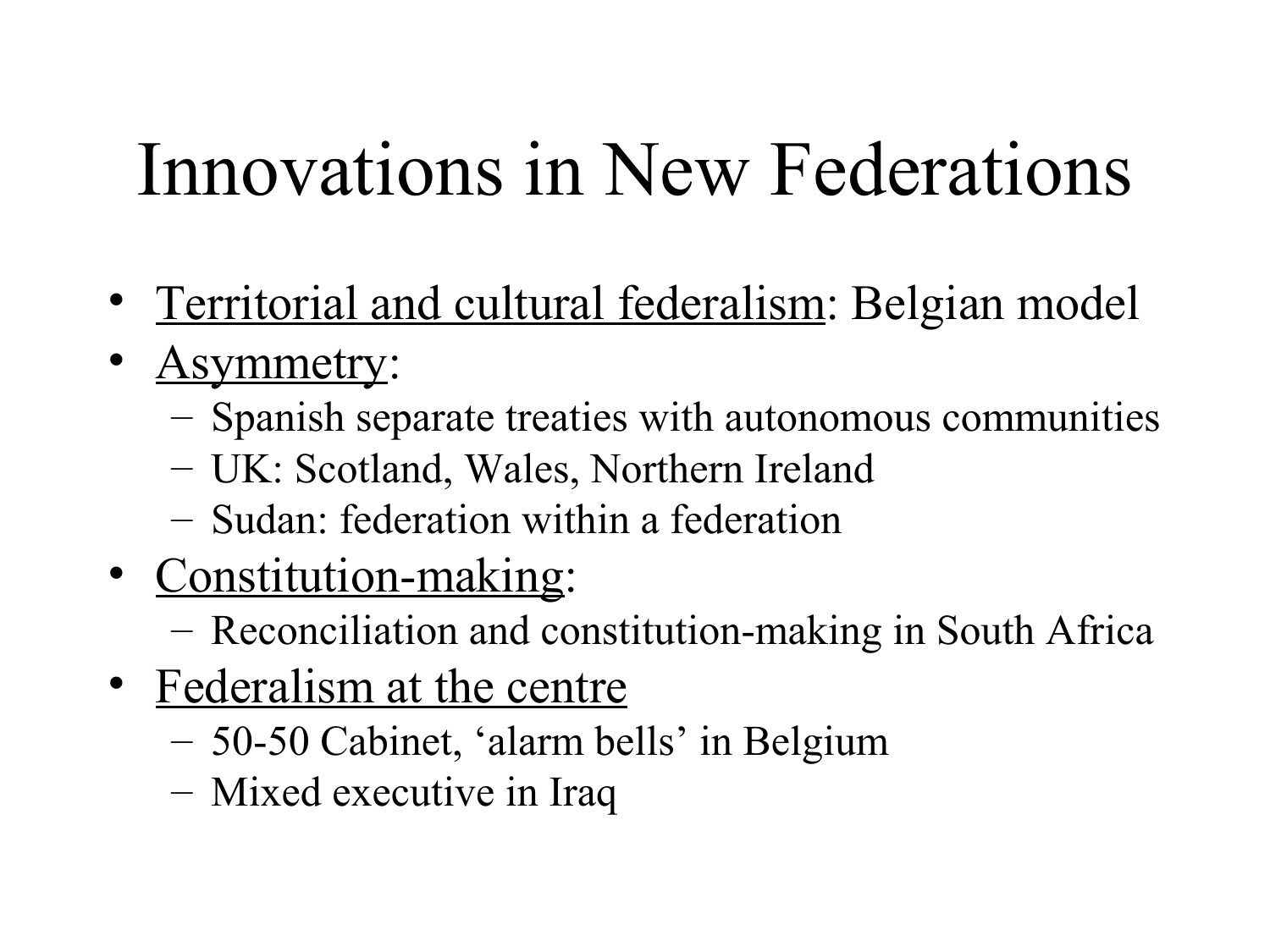# Conditions for Federal Success

- Federal culture: can be very divided, but need some elements of shared identity and respect for difference, tolerance; cross-cutting cleavages
- Federal politics: rule of law, leaders (Nehru, Mandele, Trudeau), political game (peaceful, democratic)
- Federal techniques: fiscal federalism, ethnic and language laws, decentralization; consocialtionalism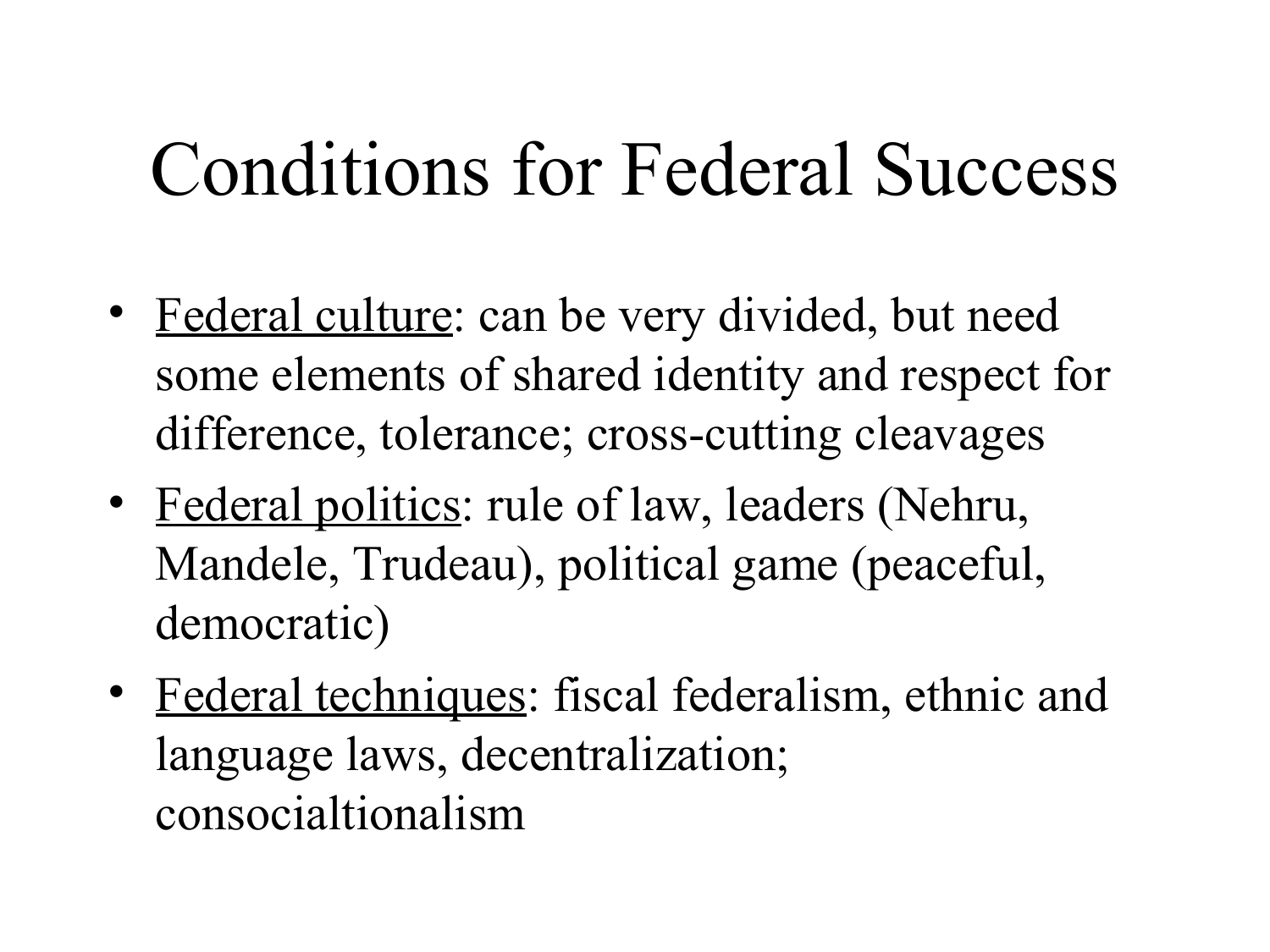# Federalism and Democracy

- Federalism is a democractic form of government so the first pre-condition of federalism is a democractic environment.
- If this exists, the question becomes what will better 'fit' or stabilize a particular democracy: a unitary or federal form.
- Federalism is basic to the stability of many democracies